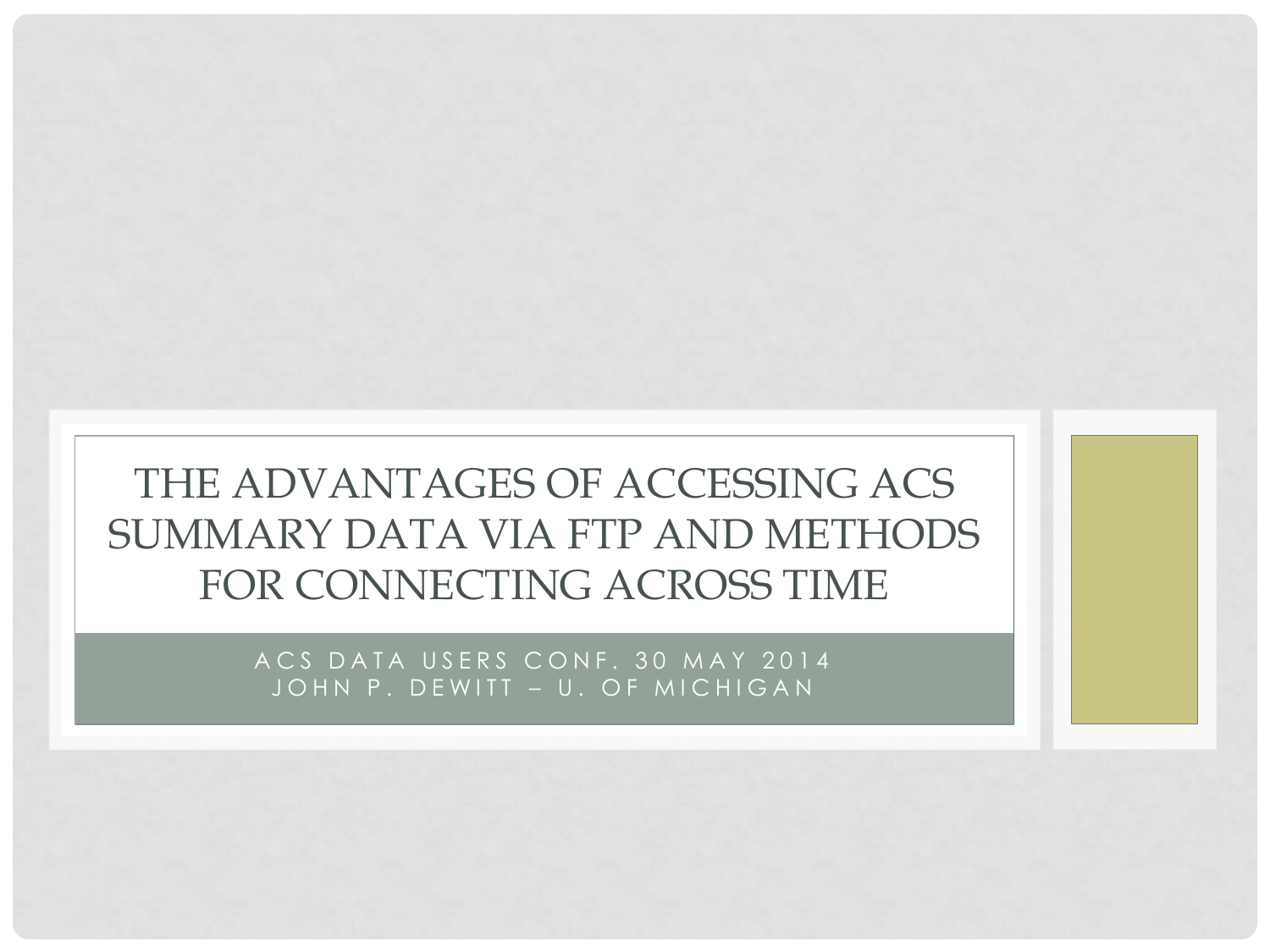# BACKGROUND

- Univ. of Michigan Population Studies Center
- Principal Data Sources: ACS, Decennial Census, CPS
- ACS Needs:
	- Spatial: Full nation, multiple summary levels
	- Topics: migration, educ. attainment, income, many others
	- Schedule: often tight, consistency and speed valued
	- Table Types: basic/detailed table products
	- Temporal: 1/3/5-yr estimates, ability to connect to 1990, 2000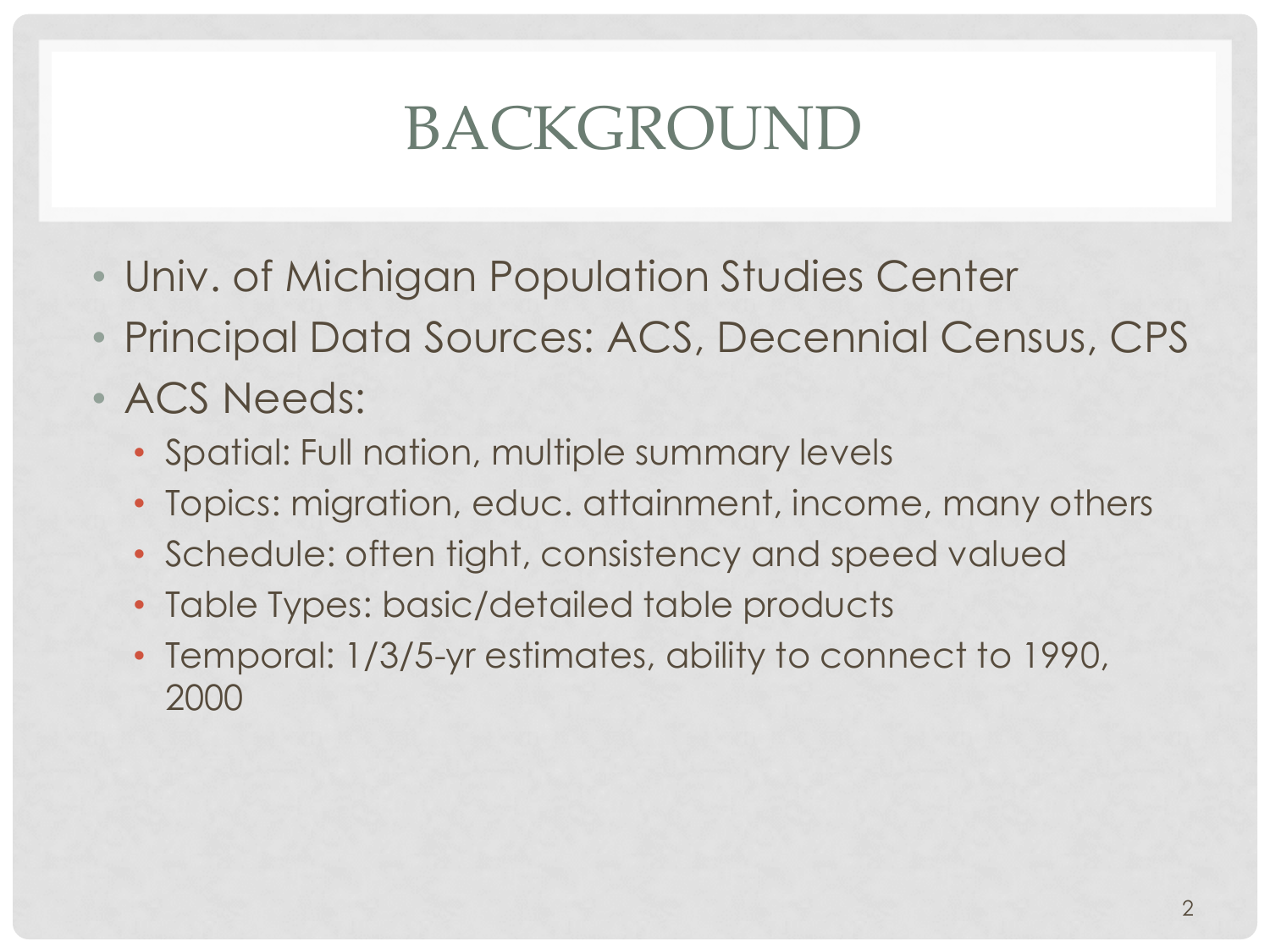#### ACCESSING ACS SUMMARY DATA

- American FactFinder
- Third Party Portals
	- NHGIS (MPC)
	- Social Explorer
- [FTP](ftp://ftp.census.gov/): Best option for specific set of users
	- High investment, high payoff
	- Access to all geos and summary levels
	- Easily connect tables
	- Filter based on criteria

| <b>Name</b>                                                   | <b>Size</b>       | Date Modified       |
|---------------------------------------------------------------|-------------------|---------------------|
| [parent directory]                                            |                   |                     |
| 2008-2012 ACSSF All In 2 Giant Files(Experienced-Users-Only)/ |                   | 12/16/13 9:31:00 AM |
| 2008-2012 ACSSF By State All Tables/                          |                   | 12/12/13 4:48:00 PM |
| 2008-2012 ACSSF By State By Sequence Table Subset/            |                   | 12/12/13 4:36:00 PM |
| ACS2012 5-Year TableShells.xls                                | 2.4 MB            | 12/17/13 1:17:00 PM |
| ACS 2008-2012 SF Tech Doc.pdf                                 | $3.2 \text{ MB}$  | 12/12/13 1:39:00 PM |
| SequenceNumberTableNumberLookup.sas7bdat                      | 6.6 MB            | 11/7/13 9:55:00 AM  |
| Sequence Number and Table Number Lookup.txt                   | 1.4 MB            | 11/7/13 9:55:00 AM  |
| Sequence Number and Table Number Lookup.xls                   | 3.0 <sub>MB</sub> | 11/7/13 10:00:00 AM |
| UserTools/                                                    |                   | 12/12/13 4:28:00 PM |

☆ ≡

 $\mathbf{C}$  | ftp://ftp.census.gov/acs2012\_5yr/summaryfile/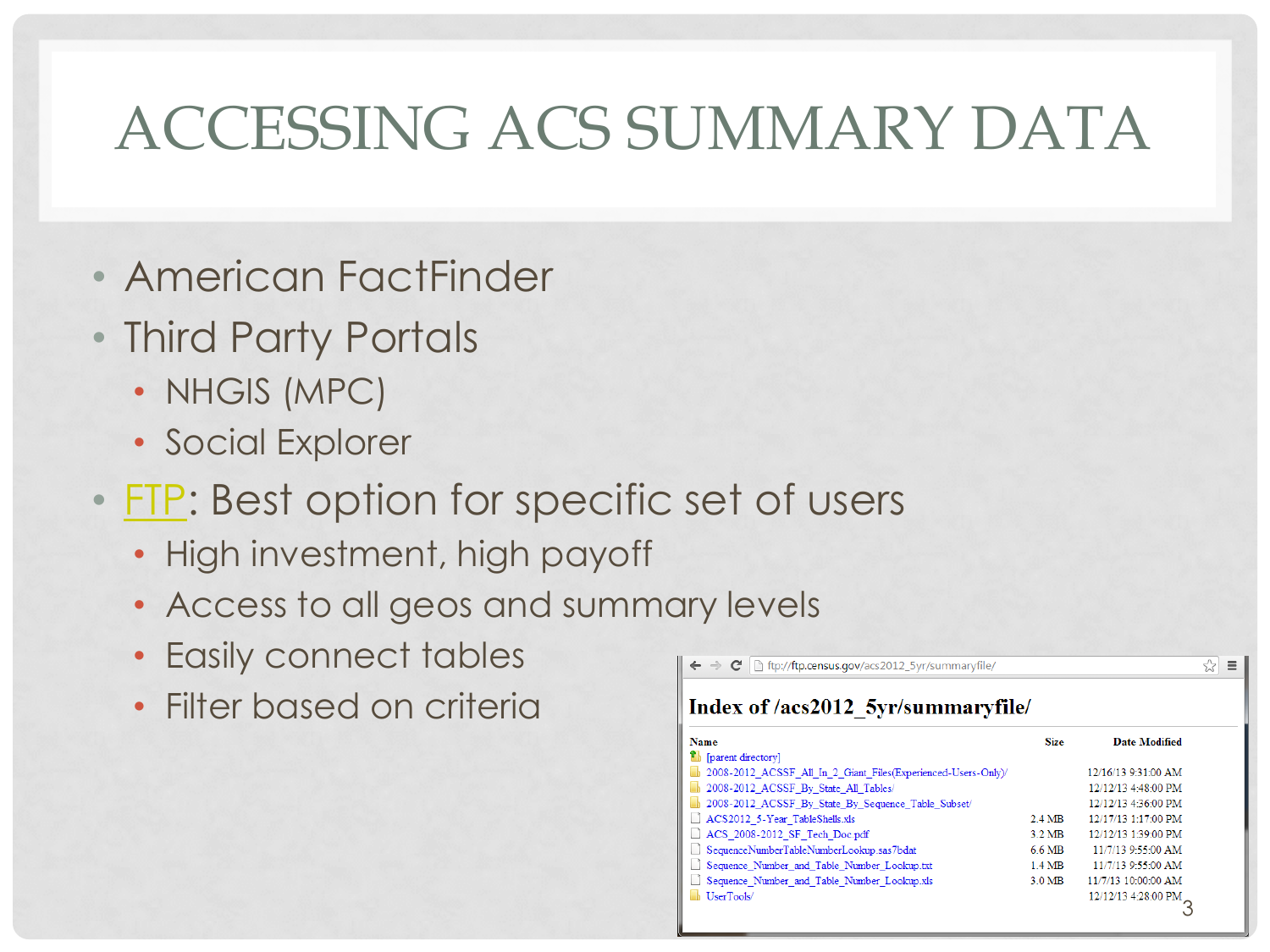# ACS SUMMARY DATA FROM FTP

- Several Step Process for SAS
	- 1. Download
	- 2. Unpack/Unzip
	- 3. Modify code (it's not as scary as it sounds)
	- 4. Run code
- Once run, access to single measure to entire summary file
- Process time:
	- 5-yr (both): ~12 hours
	- 3-yr : 90 min
	- 1-yr: 30 min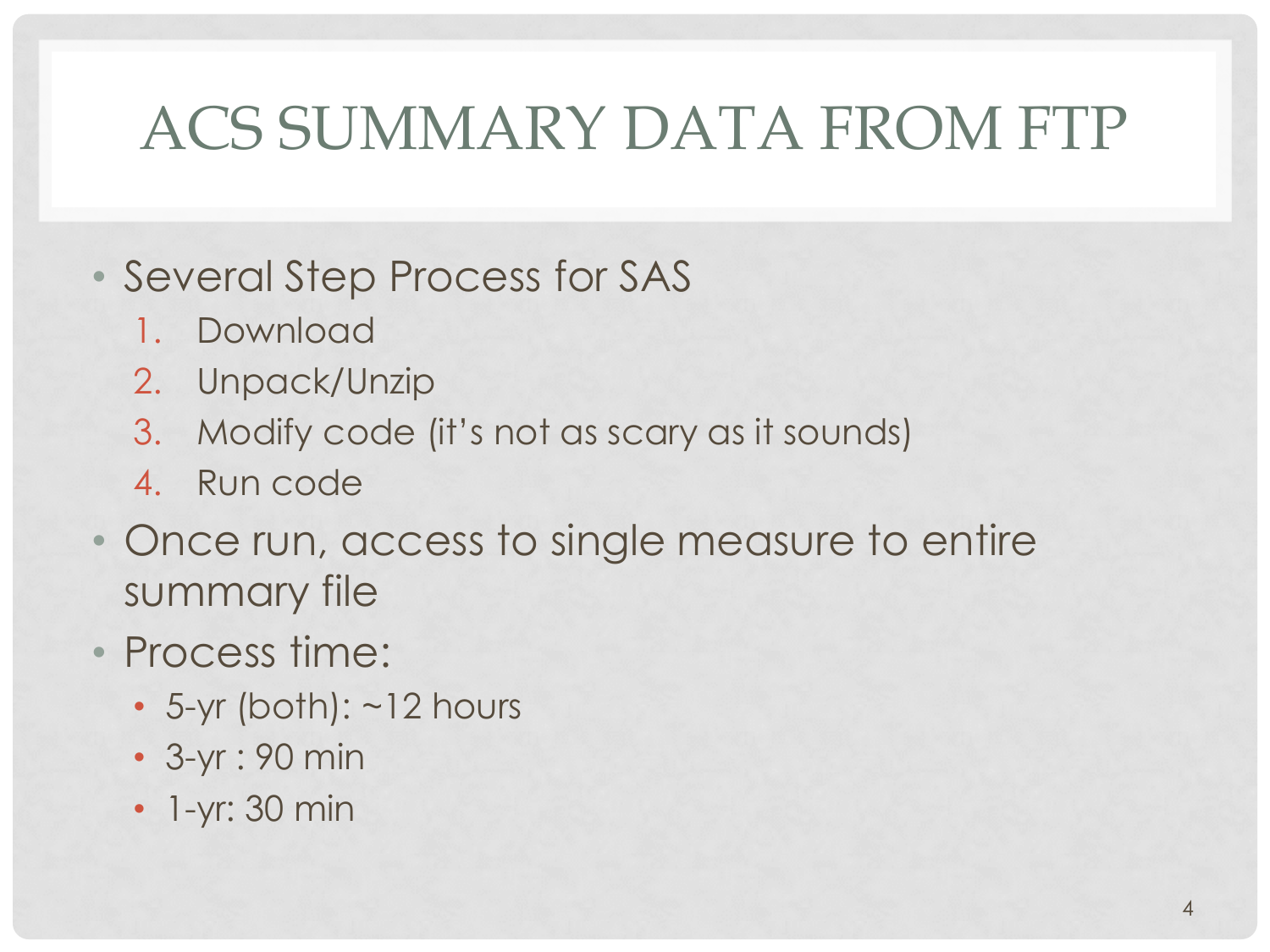# PIECES TO DOWNLOAD

- Zipped data files
	- Geography files (text)
	- Estimates (text/csv)
	- Margins of Error (text/csv)
- Sequence/Table Lookup (SAS & Excel)
	- SAS dataset for processing
	- Excel file for human reading
- SAS macro code (text/SAS) will require editing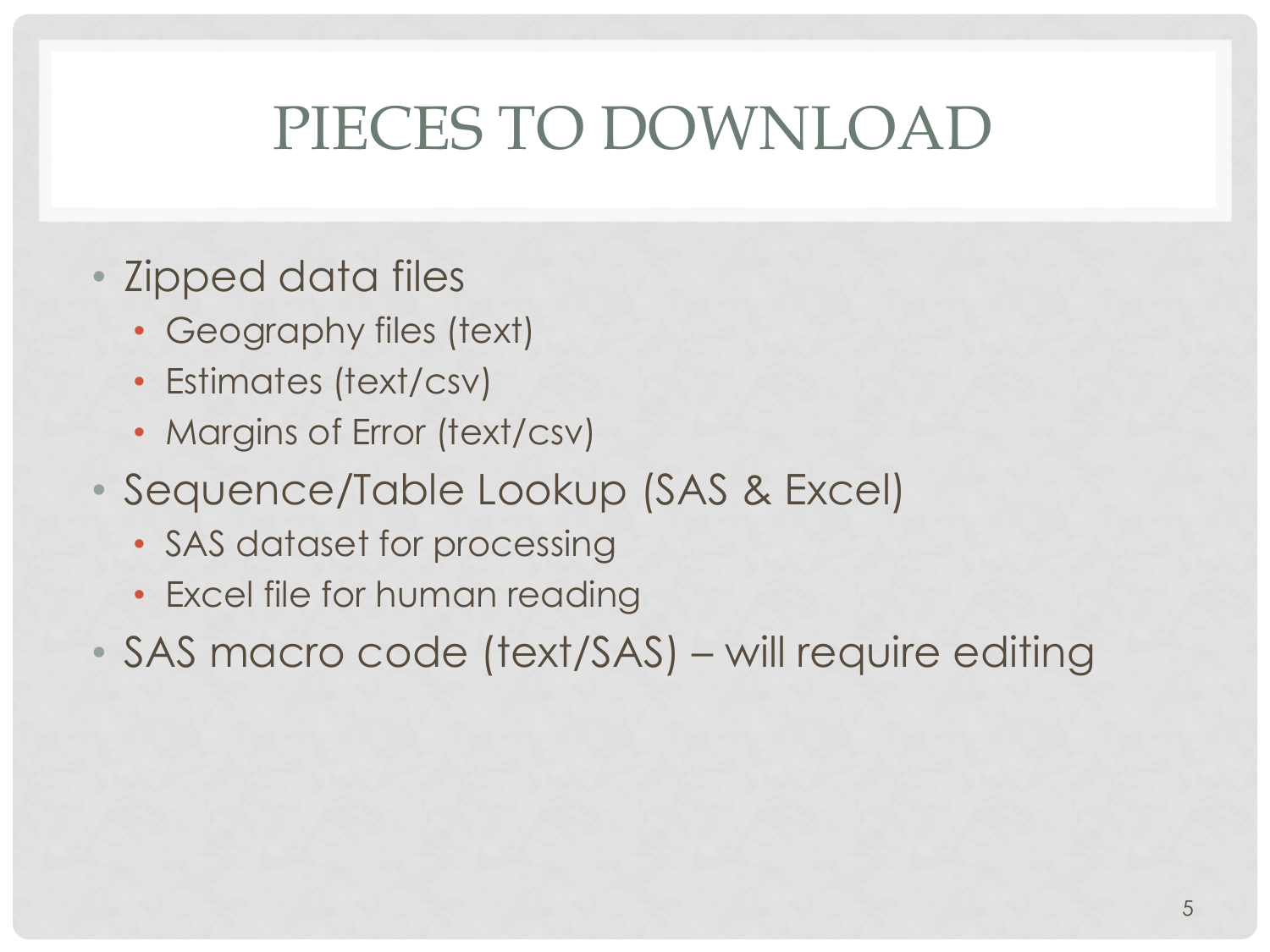# HOW TO USE THE PIECES

- Data files all are state-iterated
	- Geographic files
	- "Sequence" Files
		- Estimates
		- Margins of Error
- Interpretation file
	- Sequence/Table Lookup
	- Custom
- Processing
	- SAS macro code: provides great starting point
	- Custom

| Sequence File 00X                      |        |  |        |  |  |  |  |  |  |  |  |  |  |  |
|----------------------------------------|--------|--|--------|--|--|--|--|--|--|--|--|--|--|--|
| Linking Data                           | B01001 |  | B01002 |  |  |  |  |  |  |  |  |  |  |  |
| State Record Est 1 Est x   Est 1 Est x |        |  |        |  |  |  |  |  |  |  |  |  |  |  |

| File |              | Sequence Line |               | <b>Start</b>             | <b>Total Cells</b>  | <b>Total Cells</b>      |                                                       |
|------|--------------|---------------|---------------|--------------------------|---------------------|-------------------------|-------------------------------------------------------|
| ID   | Table ID     | <b>Number</b> | <b>Number</b> | <b>Position</b> in Table |                     | in Sequence Table Title |                                                       |
|      | ACSSF C08119 | 35            |               |                          | <b>191 54 CELLS</b> |                         | 238 MEANS OF TRANSPORTATION TO WORK BY WORKERS' EARNI |
|      | ACSSF C08119 | 35            |               |                          |                     |                         | Universe: Workers 16 years and over with earnings     |
|      | ACSSF C08119 | 35            |               |                          |                     |                         | Total:                                                |
|      | ACSSF C08119 | 35            |               |                          |                     |                         | \$1 to \$9,999 or loss                                |
|      | ACSSF CO8119 | 35            |               |                          |                     |                         | \$10,000 to \$14,999                                  |
|      | ACSSF CO8119 | 35            |               |                          |                     |                         | \$15,000 to \$24,999                                  |
|      | .            | --            |               |                          |                     |                         | ------                                                |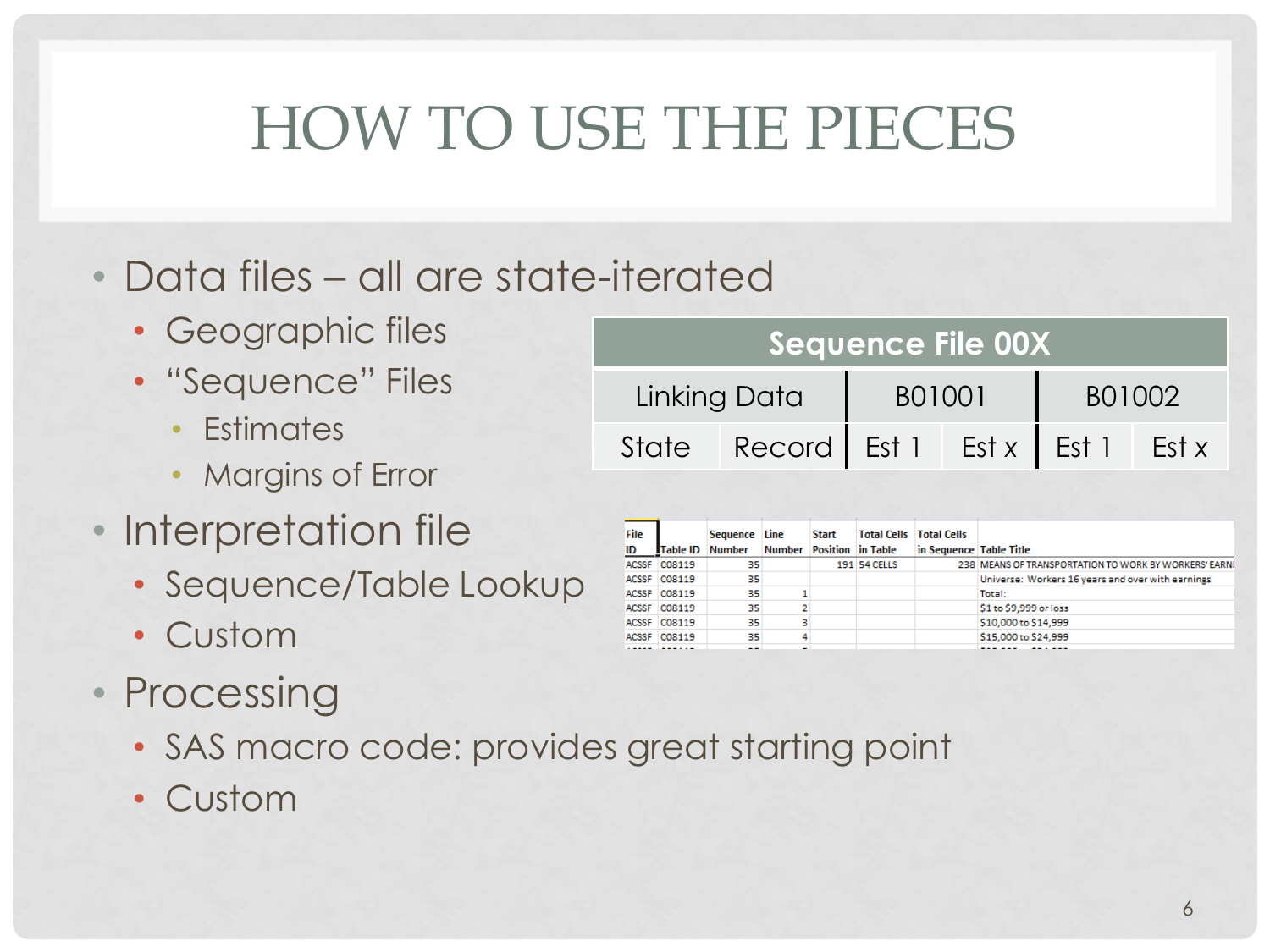# WITH EDITING

- Additions to SAS code provided by Census Bureau
- Other modifications
	- Check for redundancies
	- Macro variables
	- Increase reusability
- Result: All tables!

| Name                                   | Date modified     | Type          | <b>Size</b> |  |
|----------------------------------------|-------------------|---------------|-------------|--|
| acs12_5_b00001.sas7bdat                | 1/17/2014 4:58 PM | SAS Data Set  | 70,504 KB   |  |
| acs12_5_b00002.sas7bdat                | 1/17/2014 4:58 PM | SAS Data Set  | 70,440 KB   |  |
| acs12_5_b01001.sas7bdat                | 1/17/2014 4:58 PM | SAS Data Set  | 227,816 KB  |  |
| acs12_5_b01001a.sas7bdat               | 1/17/2014 4:58 PM | SAS Data Set  | 170,888 KB  |  |
| acs12_5_b01001b.sas7bdat               | 1/17/2014 4:58 PM | SAS Data Set  | 138,608 KB  |  |
| $\frac{1}{2}$ acs12 5 b01001c.sas7bdat | 1/17/2014 4:58 PM | SAS Data Set  | 128,448 KB  |  |
| ■■ acs12 5 b01001d.sas7bdat            | 1/17/2014 4:59 PM | SAS Data Set  | 132,248 KB  |  |
| $\mathbb{H}$ acs12 5 b01001e.sas7bdat  | 1/17/2014 4:59 PM | SAS Data Set  | 122,528 KB  |  |
| $\mathbb{H}$ acs12 5 b01001f.sas7bdat  | 1/17/2014 4:59 PM | SAS Data Set  | 132,408 KB  |  |
| acs12_5_b01001g.sas7bdat               | 1/17/2014 4:59 PM | SAS Data Set  | 135,288 KB  |  |
| 图 acs12 5 b01001h.sas7bdat             | 1/17/2014 4:59 PM | SAS Data Set  | 168,768 KB  |  |
| acs12_5_b01001i.sas7bdat               | 1/17/2014 4:59 PM | SAS Data Set  | 141,688 KB  |  |
| $\mathbb{H}$ ans 12.5 b01002 sas Zhdat | 1/17/2014 5:00 PM | te2 stsf1.242 | 81 056 KB   |  |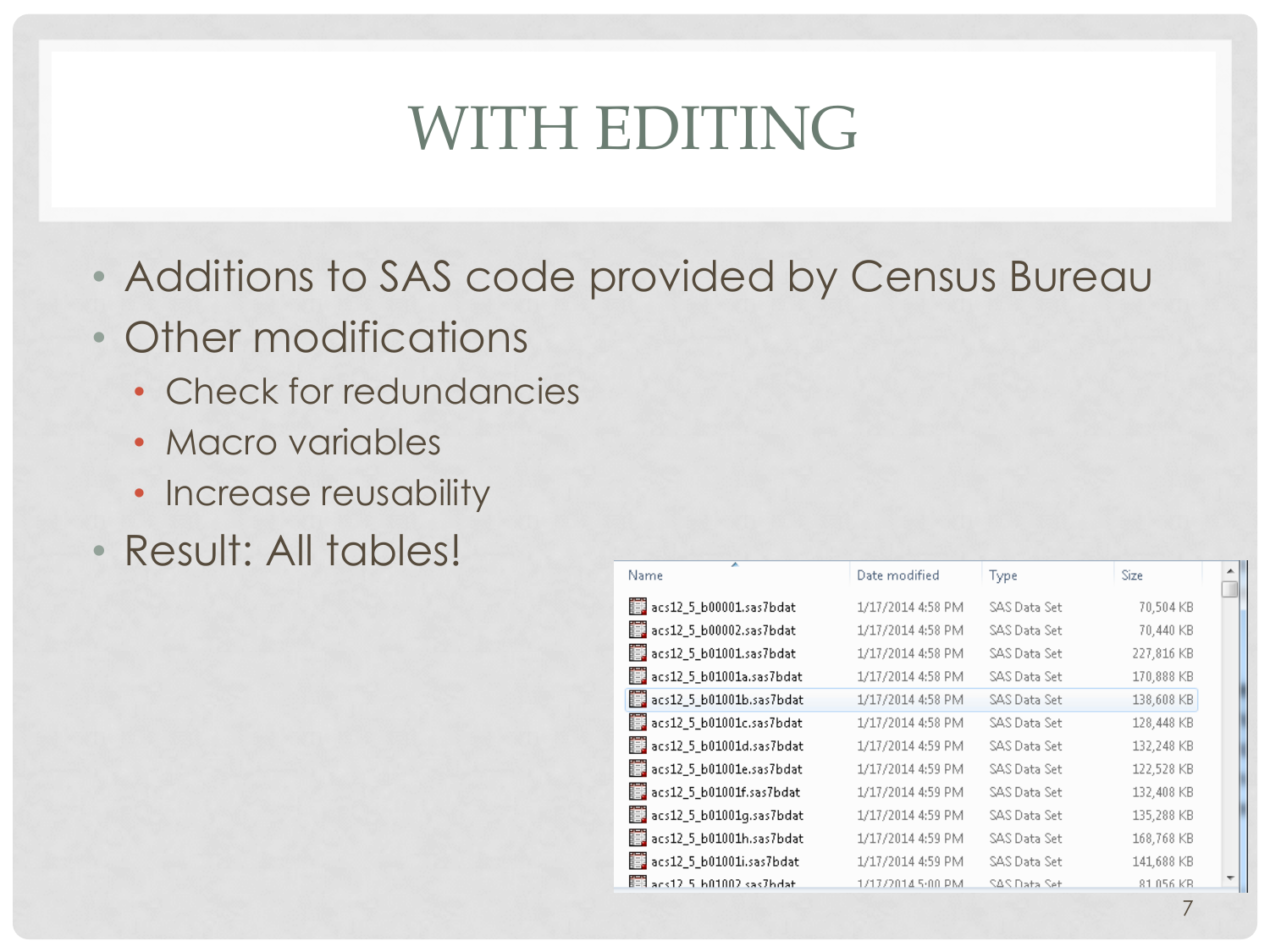# BENEFITS OF ACCESS TO FULL SF

- $\cdot$  Access to all tables $\rightarrow$ Can calculate/create custom measures
- Custom measures $\rightarrow$  connect more easily across time
	- Tables are *mostly* consistent across years for same release
	- More variation between releases from the same year
- Can calculate and connect measures directly within SAS code or…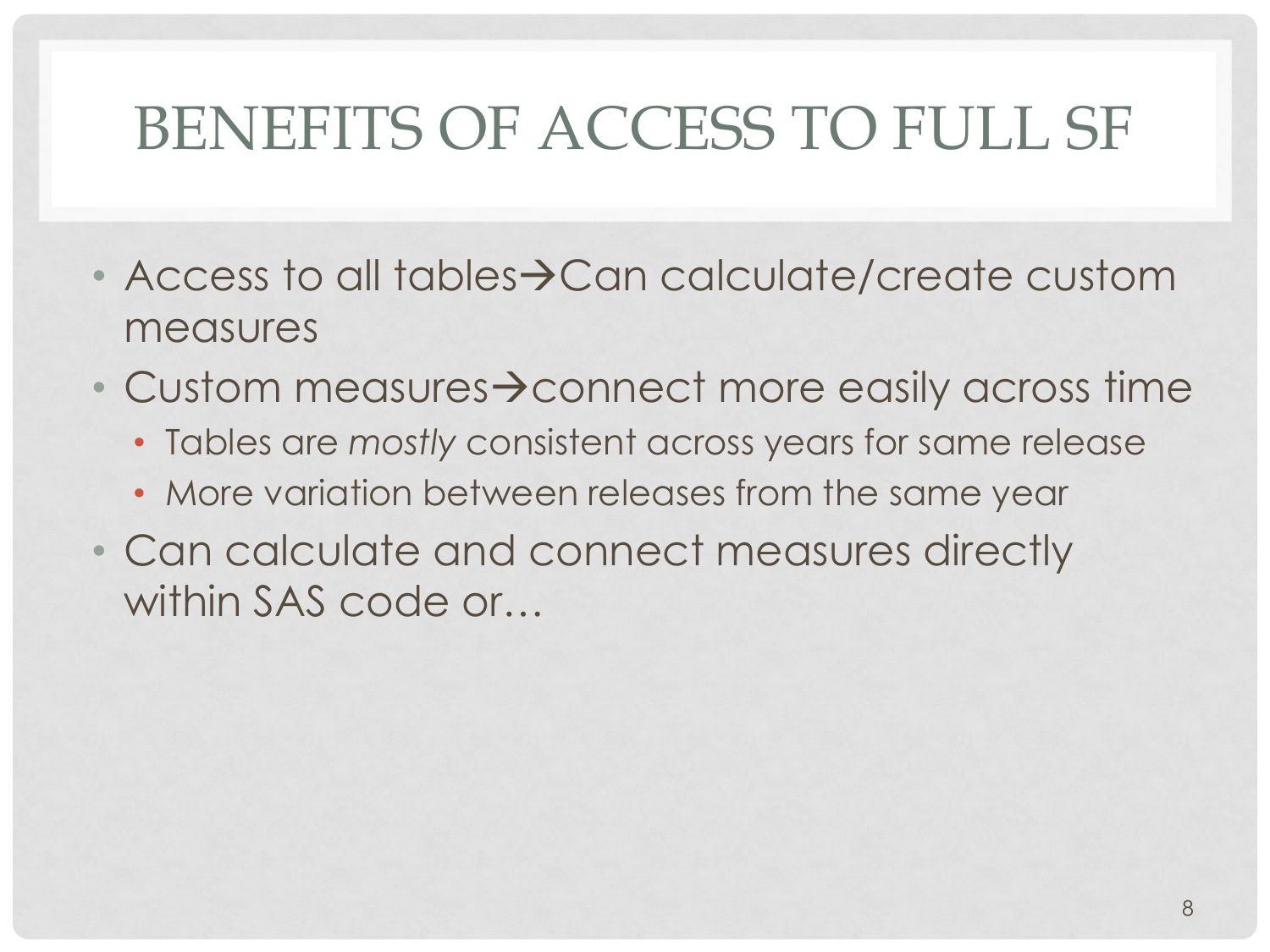#### CONNECTING ACROSS TIME

- Maintain custom measures and their calculations in  $Excel sheet\rightarrow$ Import and process with SAS
	- Separate and Organize the measures you want
	- Import spreadsheets into SAS
	- Process measures
- Code/custom measures can be reused

|   |         | в                              |                |    |  |
|---|---------|--------------------------------|----------------|----|--|
|   | measure | label                          | tableid pos    |    |  |
| 2 | B0001   | <b>Total Population</b>        | B01003         |    |  |
| з | B0701   | Total Pop for Mobility 1yr ago | C07401         |    |  |
| 4 | B0702   | Total 25-34 1yr ago            | C07401         | 5  |  |
| 5 | B0703   | Total 55-64 1yr ago            | <b>IC07401</b> | 8  |  |
| 6 | B0704   | Total 65-74 1yr ago            | C07401         | 9  |  |
|   | B0705   | Total 75+ 1yr ago              | C07401         | 10 |  |
|   |         |                                |                |    |  |

|            | В                                 | ◡                                                                           |  |
|------------|-----------------------------------|-----------------------------------------------------------------------------|--|
| measure    | llabel                            | calculation                                                                 |  |
| BO0101     | Net Migration All                 | (B1711 + B1712) - (B0711 + B0712)                                           |  |
| $3$ BC0102 | Net Migration Age 25 to 34        | (B1713+B1714) - (B0713+B0714)                                               |  |
| $4$ BC0103 | Net Migration Age 55 and above    | (B1715+B1716+B1717+B1718+B1719+B1720)-(B0715+B0716+B0717+B0718+B0719+B0720) |  |
| $5$ BC0104 | Net Migration College Grads (25+) | (B1733+B1734+B1735+B1736) - (B0733+B0734+B0735+B0736)                       |  |
| LB CO201   | Net Microtion Pate All            | 100* (BO0101 / B1701)                                                       |  |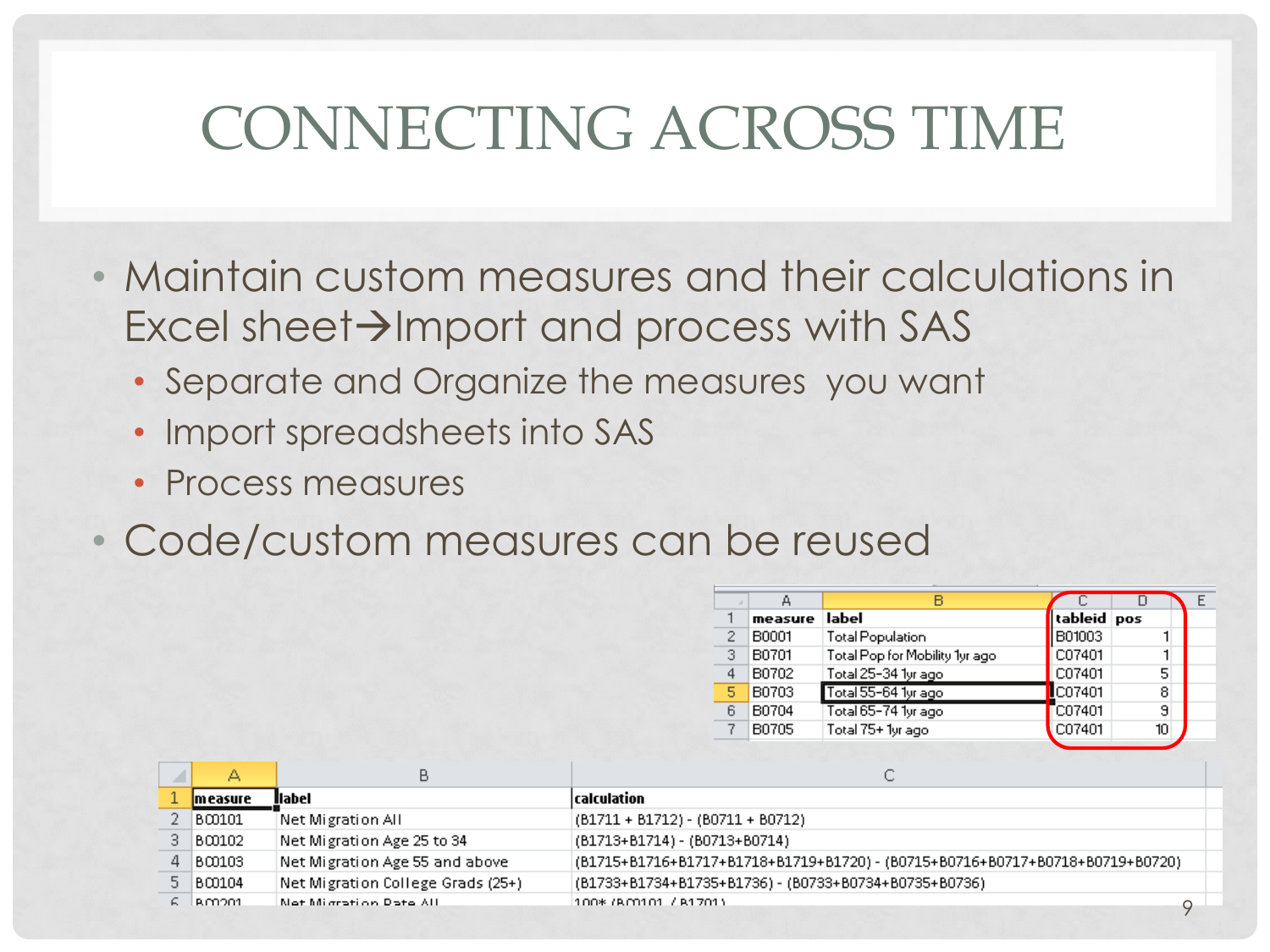#### RESULTS OF RUN

- Attach Two Columns: Year and Span (e.g. 2012 & 5)
- Highly customizable
	- Remove "garbage" columns
	- Labels/Variable names of own choosing

|   | <b>FIPS</b> | File<br>Identification | <b>State</b><br>Postal<br><b>Abbrevial</b> | Level | Summary   geographic  <br>  Component! | Logical<br>Record<br>Number | State<br>Code) | [FIPS   County] | Place<br><b>IFIPS</b><br>Code) | Area Name   | GEOID       |          | TotalPopulation   TotalPopforMobility1yrago   Total25-341yrago   Total55- |                |                     |  |
|---|-------------|------------------------|--------------------------------------------|-------|----------------------------------------|-----------------------------|----------------|-----------------|--------------------------------|-------------|-------------|----------|---------------------------------------------------------------------------|----------------|---------------------|--|
|   | 01          | <b>ACSSF</b>           | al                                         | 040   | 00                                     | 0000001                     | -01            |                 |                                | Alabama     | 0400000US01 | 4803488  | 4726550                                                                   |                | 610674 604212       |  |
|   | 02          | <b>ACSSF</b>           | ak                                         | 040   | 00                                     | 0000001                     | 02             |                 |                                | Alaska      | 0400000US02 | 723120   | 760924                                                                    | 116569         | 94168               |  |
| 3 | 04          | ACSSF                  | az.                                        | 040   | 00                                     | 0000001                     | 04             |                 |                                | Arizona     | 0400000US04 | 6477128  | 6324344                                                                   | 858604         | 736968              |  |
|   | 05          | <b>ACSSF</b>           | ar                                         | 040   | 00                                     | 0000001                     | 05             |                 |                                | Arkansas    | 0400000US05 | 2936822  | 2887255                                                                   |                | 374686 359412 $\pm$ |  |
| 5 | 06          | <b>ACSSF</b>           | ca                                         | 040   | 00                                     | 0000001                     | 06             |                 |                                | California  | 0400000US06 | 37686586 | 37064394                                                                  | 5352237 ****** |                     |  |
| 6 | 08          | <b>ACSSF</b>           | CO.                                        | 040   | 00                                     | 0000001                     | 08             |                 |                                | Colorado    | 0400000US08 | 5117453  | 4976541                                                                   |                | 720252 61866E       |  |
|   | 09          | ACSSF                  | ct                                         | 040   | 00                                     | 0000001                     | 09             |                 |                                | Connecticut | 0400000US09 | 3584561  | 3540260                                                                   |                | 425453 459938       |  |
| 8 | 10          | ACSSF                  | de                                         | 040   | 00                                     | 0000001                     | 10             |                 |                                | Delaware    | 0400000US10 | 908351   | 887448                                                                    | 112747         | 114060              |  |
|   |             |                        |                                            |       |                                        |                             |                |                 |                                |             |             |          |                                                                           |                |                     |  |

|              |                |                                       |            |             |                                                                                                                                    |                                                                                            |        |        |               |              | N.                                               |       |                                                               |       |           |     |      |      |      |               |        |
|--------------|----------------|---------------------------------------|------------|-------------|------------------------------------------------------------------------------------------------------------------------------------|--------------------------------------------------------------------------------------------|--------|--------|---------------|--------------|--------------------------------------------------|-------|---------------------------------------------------------------|-------|-----------|-----|------|------|------|---------------|--------|
| <b>TEIPS</b> |                | FILEID ISTUSAB ISUMLEVEL ISTATE INAME |            | GEOID       | <b>B0001</b>                                                                                                                       | B0701                                                                                      | B0702  | B0703  | B0704         | <b>B0705</b> | B0711                                            | B0712 | B0713  B0714  B0715  B0716  B0717  B0718  B0719  B0720  B0731 |       |           |     |      |      |      |               | B0732  |
|              | l ACSSF Lati   |                                       | Alabama    | 0400000US01 | 4803488                                                                                                                            | 4726550                                                                                    | 610674 | 604212 | 383413        |              | 292595 158147 105044 35870 24081 8646 6569 4344  |       |                                                               |       |           |     | 3032 | 3630 |      | 2658 451098   | 265312 |
|              | 2 LACSSE Lak   |                                       | Alaska i   | 0400000US02 | 723120                                                                                                                             | 760924                                                                                     | 116569 | 94168  | 38743         | 21934        | 19233                                            | 88797 | 4024                                                          | 20177 | 1621 5624 | 312 | 1551 | -228 | 1280 | 83660         | 47678  |
|              | 4 ACSSF az     |                                       | Arizona.   | 0400000US04 |                                                                                                                                    | 6477128 6324344                                                                            | 858604 |        | 736968 511965 |              | 395265 120998 198861 25274 43666 8413 14928 4628 |       |                                                               |       |           |     | 7396 | 2892 | 7703 | 701901 400896 |        |
|              | 5   ACSSE   ar |                                       | Arkans as  | 0400000US05 | 2936822                                                                                                                            | 2887255 374686 359412 241812 188437 105535 68335 22546 13707 5816 4717 2586 2995 3132 2708 |        |        |               |              |                                                  |       |                                                               |       |           |     |      |      |      | 256825 132363 |        |
|              | FACSSE call    |                                       | California | 0400000US06 | 37686586 37064394 5352237 4187238 2395204 2014265 1065938 569939 259710 137270 64227 40666 30121 19345 25816 12805 4683937 2685549 |                                                                                            |        |        |               |              |                                                  |       |                                                               |       |           |     |      |      |      |               |        |
|              | . . conce      | $\theta$                              |            |             |                                                                                                                                    |                                                                                            |        |        |               |              |                                                  |       |                                                               |       |           |     |      |      |      |               |        |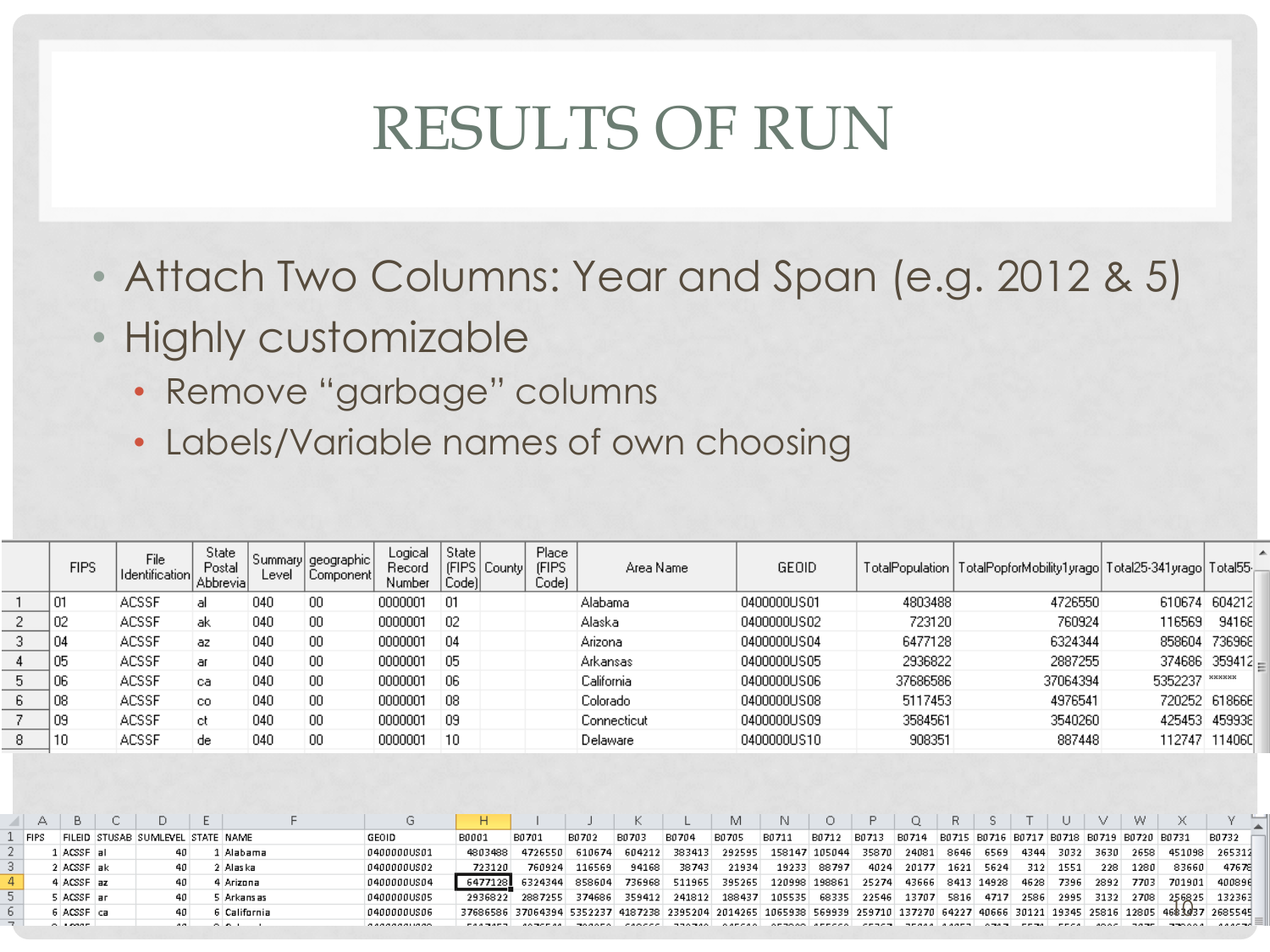# SUMMARY

- Import and Process Summary File
- Create Custom Measures tables
- Toolbox
	- Code to calculate measures of change, range, etc
	- Sequence/Table Lookup comparison
		- Identify New tables, Lost tables, changed tables
		- Compare only tables used in custom measures
	- Code to process all tables for tracts and block groups for spatial comparability over time
	- Calculate margins of error for custom measures
- Future Directions
	- How we can share data
	- How we can share supplemental tools